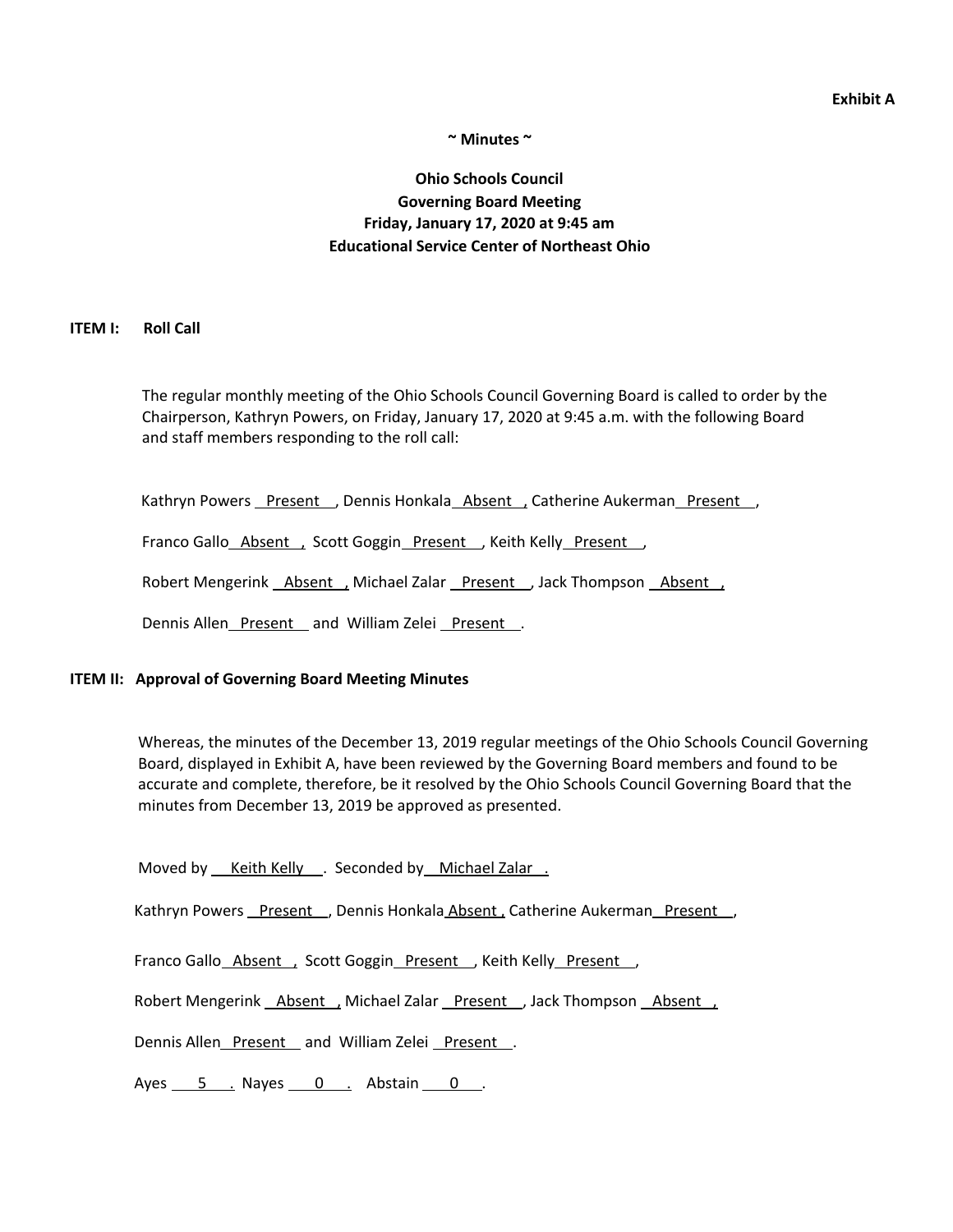# **ITEM III: Approval of OSC Financial Report**

Whereas, the financial report for the month of December 2019, displayed in Exhibit B, has been reviewed by the Governing Board members and found to be accurate and complete, therefore be it resolved by the Ohio Schools Council Governing Board that the report be approved as presented.

Moved by Michael Zalar . Seconded by Catherine Aukerman .

Kathryn Powers Present , Dennis Honkala Absent, Catherine Aukerman Present,

Franco Gallo\_Absent , Scott Goggin\_Present , Keith Kelly\_Present ,

Robert Mengerink Absent , Michael Zalar Present , Jack Thompson Absent ,

Dennis Allen\_Present\_and William Zelei\_Present\_.

Ayes 5 . Nayes 0 . Abstain 0 .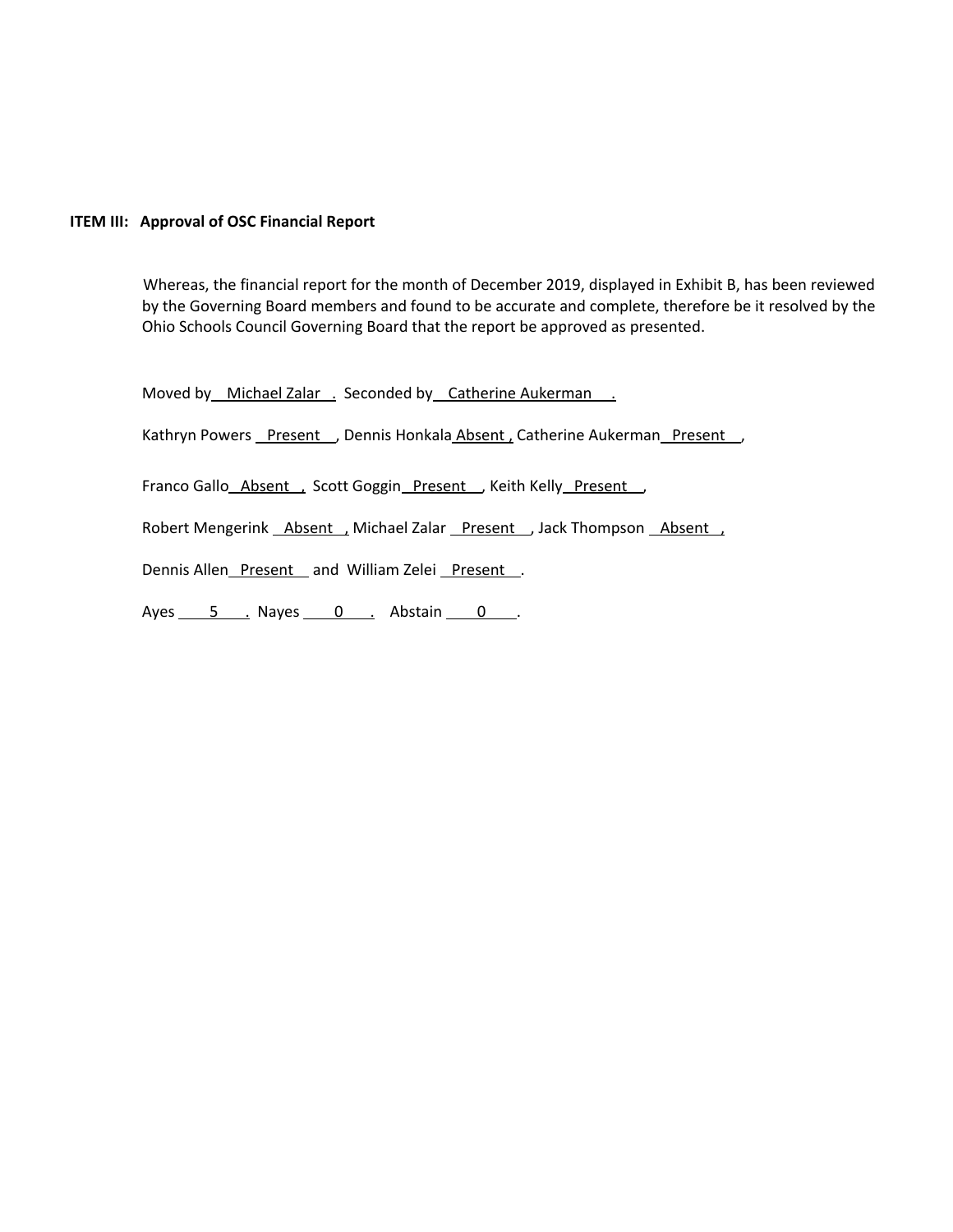# **ITEM IV: Approval of Consent Agenda**

Whereas, the Executive Director recommends approval of the following items, therefore, be it resolved that the Ohio Schools Council Governing Board approves the items listed in the Consent Agenda.

- A) Approval of the Amended Agreement between Ohio Schools Council and Timeware, Inc., effective July 1, 2020 through June 30, 2022.
	- (Exhibit C)
- B) Approval of Agreement between Ohio Schools Council and Rave Mobile Agreement as a "Preferred Partner", effective January 17, 2020.

(Exhibit D)

- C) Approval of "Legal Notice of Qualifications for Design Build Services" by the Ohio Schools Council, effective January 17, 2020. (Exhibit E)
- D) Approval of Brookfield Local Schools as a new Ohio Schools Council Life Insurance Program Member effective January 1, 2020. (Exhibit F)
- E) Approval of Maplewood Career Center, New London Local Schools and Ottawa-Glandorf Local Schools, as new Ohio Schools Council Members, effective January 1, 2020. (Exhibit G)
- F) Approval of renewal of agreement between Ohio Schools Council and Commtrol, effective January 17, 2020. (Exhibit H)
- G) Approval to perform electricity audits, per Ohio Schools Council/Yankel Agreement to the following OSC member districts: Chardon Local, Clyde-Green Springs Exempted, Ehove Career Center, Girard City Schools James A Garfield Local, ESC of Lake Erie West, Lordstown Local, Maplewood Career Center, Margaretta Local Schools, Morrow County Board of DD, Norwalk City Schools, Pettisville Local Schools, Portage County DD, Strongsville City Schools.

Moved by Scott Goggin . Seconded by \_ Keith Kelly ...

Kathryn Powers Present , Dennis Honkala Absent, Catherine Aukerman Present

Franco Gallo\_Absent , Scott Goggin\_Present , Keith Kelly\_Present ,

Robert Mengerink Absent , Michael Zalar Present , Jack Thompson Absent ,

Dennis Allen\_Present \_ and William Zelei Present .

Ayes  $\frac{5}{2}$  Nayes  $\frac{0}{2}$  Abstain  $\frac{0}{2}$ .

<sup>(</sup>Exhibit I)